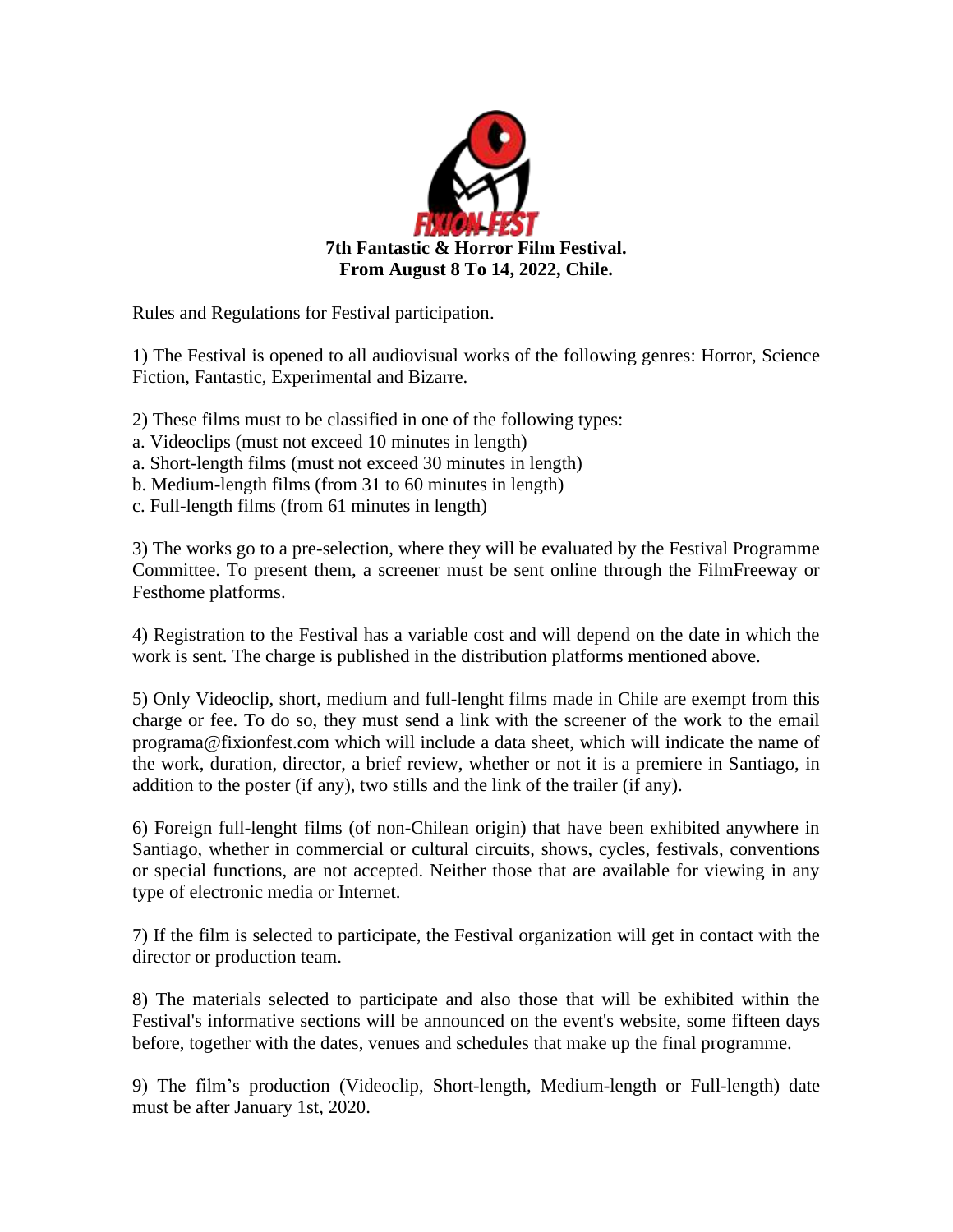10) Is clearly established that the audiovisual work copyright of selected works and non selected ones, are property of the director(s) or production team.

11) The Festival will be compound of different sections.

a) Competitive Section of Full-length films. For films whatever their country of origin.

b) Competitive Section of Chilean short and medium lenght films. For films of Chilean origin.

c) Competitive Section of Latin Americans short and medium lenght films. For films of Latin American origin.

d) Competitive Section of International short and medium lenght films. For films whose origin is not Chile or Latin America.

e) Informative And Retrospective Sections. All the films that don't go to competition.

f) Parallel activities. Such as workshops, conferences, exhibitions, previews, premieres, among others.

12) The Festival will grant the following prizes:

- Best Full-lenght Film
- Best Full-lenght Film Director
- Best Full-lenght Film Actor
- Best Full-lenght Film Actress
- Best Full-lenght Film Script
- Prize of the Audience for the best Full-lenght Film
- Best Chilean Short/Medium lenght film
- Prize of the Audience for best Chilean Short/Medium lenght film
- Best Latin American Short/Medium lenght film
- Prize of the Audience for best Latin American Short/Medium lenght film
- Best International Short/Medium lenght film
- Prize of the Audience for best International Short/Medium lenght film
- Best Animation Short film, whatever the technique and country of origin
- Best Spain Short film, for productions coming from the country of Spain

The Jury may propose specials mentions and no movie will be able to receive more than two mentions The decision of the Jury will be unquestionable and no prize could be declared vacant.

13) The Direction's Festival will designate the Jury Members. Couldn't be Jury Members the persons who had interests in the production, exploitation or distribution of the movies presented to competition.

14) If the audiovisual work is selected, the production staff will be given at most three (3) double invitations for the festival.

15) The Festival reserves the right to select the participating works, to determinate the section in which the work will be shown and to establish the exhibition order, date and hour. Once the selection of a film is confirmed, it could not be pulled out of the Festival.